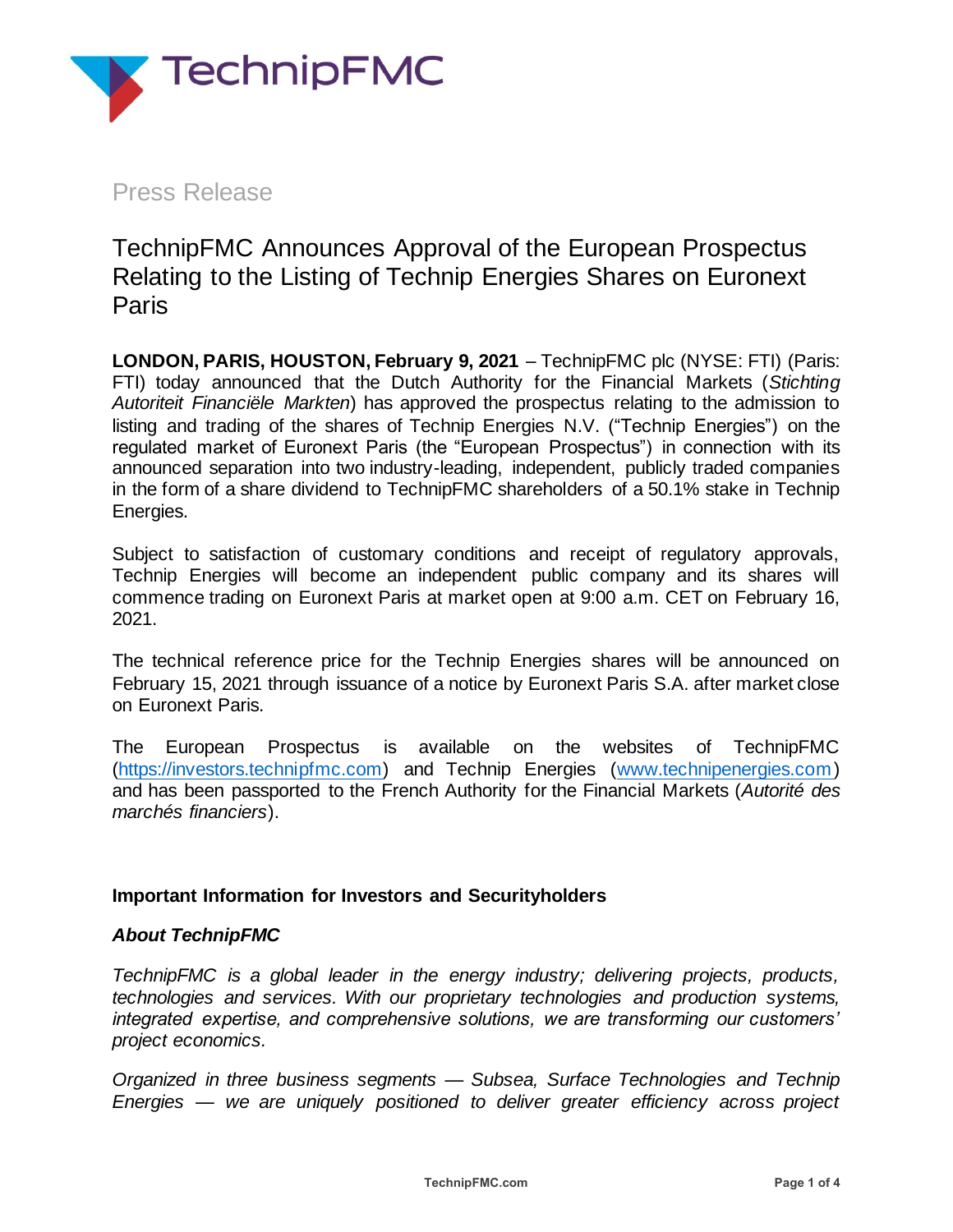

*lifecycles from concept to project delivery and beyond. Through innovative technologies and improved efficiencies, our offering unlocks new possibilities for our customers in developing their energy resources and in their positioning to meet the energy transition challenge.*

*Each of our approximately 36,000 employees is driven by a steady commitment to clients and a culture of project execution, purposeful innovation, challenging industry conventions, and rethinking how the best results are achieved.*

*TechnipFMC utilizes its website www.TechnipFMC.com as a channel of distribution of material company information. To learn more about us and how we are enhancing the performance of the world's energy industry, go to www.TechnipFMC.com and follow us on Twitter @TechnipFMC.*

## *Forward-looking statements*

*This release contains "forward-looking statements" as defined in Section 27A of the United States Securities Act of 1933, as amended, and Section 21E of the United States Securities Exchange Act of 1934, as amended. Words such as "expect," "plan," "intend," "would," "will," and similar expressions are intended to identify forward-looking statements, which are generally not historical in nature, and include any statements with respect to the potential separation of the Company into TechnipFMC and Technip Energies, the expected financial and operational results of TechnipFMC and Technip Energies after the potential separation and expectations regarding TechnipFMC's and Technip Energies' respective capital structures, businesses or organizations after the potential separation. Such forward-looking statements involve significant risks, uncertainties and assumptions that could cause actual results to differ materially from our historical experience and our present expectations or projections. For information regarding known material factors that could cause actual results to differ from projected results, please see our risk factors set forth in our filings with the U.S. Securities and Exchange Commission, which include our Annual Reports on Form 10-K, Quarterly Reports on Form 10-Q, and Current Reports on Form 8-K, our filings with the Autorité des marchés financiers or the U.K. Financial Conduct Authority, as well as the following:*

- *risks associated with disease outbreaks and other public health issues, including the coronavirus disease 2019, their impact on the global economy and the business of our company, customers, suppliers and other partners, changes in, and the administration of, treaties, laws, and regulations, including in response to such issues and the potential for such issues to exacerbate other risks we face, including those related to the factors listed or referenced below;*
- *risks associated with the impact or terms of the potential separation;*
- *risks associated with the benefits and costs of the potential separation, including the risk that the expected benefits of the potential separation will not be realized within the expected time frame, in full or at all;*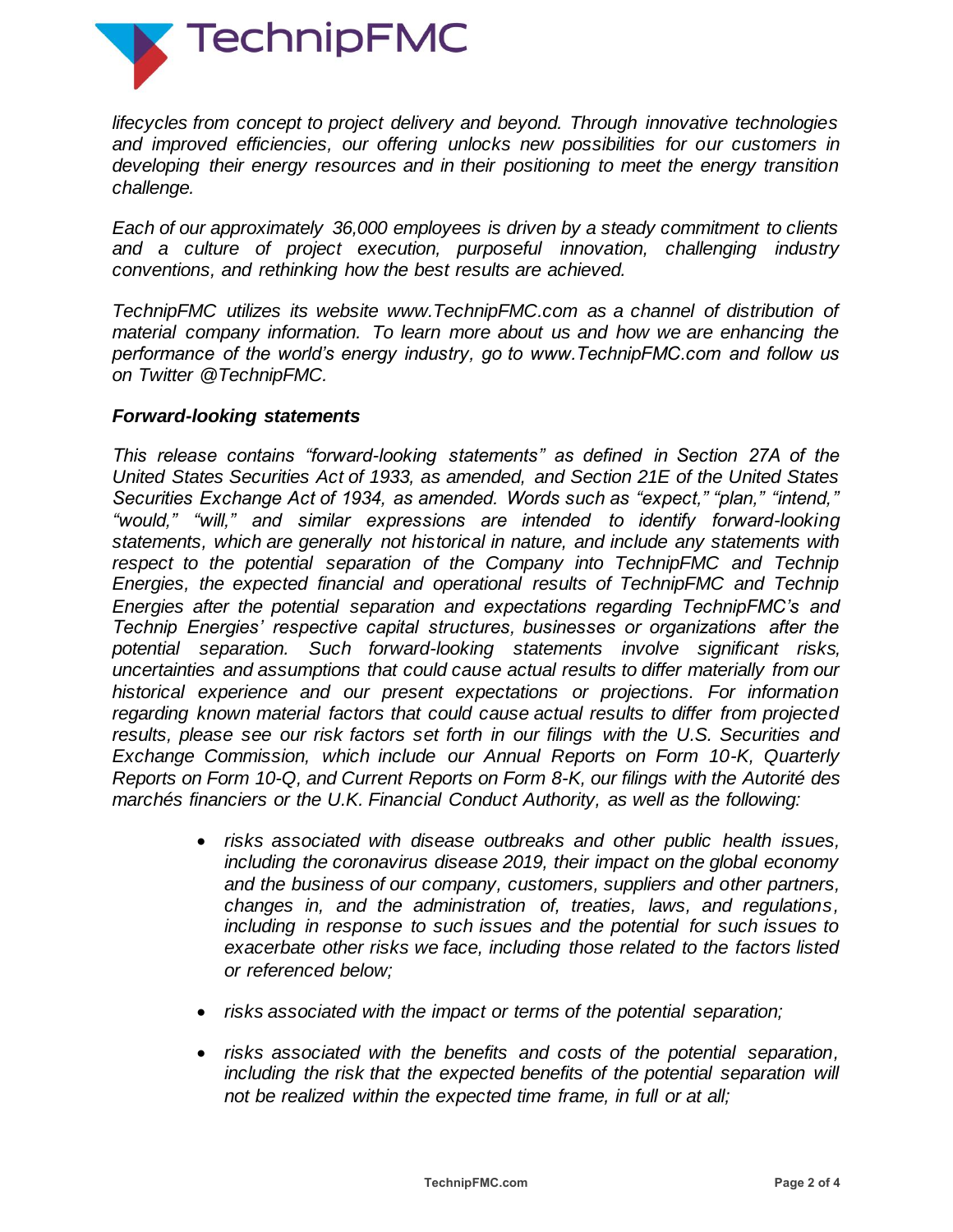

- *risks that the conditions to the potential separation, including regulatory approvals, will not be satisfied and/or that the potential separation will not be completed within the expected time frame, on the expected terms or at all;*
- *the expected tax treatment of the potential separation, including as to shareholders in the United States or other countries;*
- *risks associated with the sale by TechnipFMC of shares of Technip Energies to Bpifrance Participations SA, including whether the conditions to closing will be satisfied;*
- *changes in the shareholder bases of TechnipFMC and Technip Energies, and volatility in the market prices of their respective shares, including the risk of fluctuations in the market price of Technip Energies' shares as a result of substantial sales by TechnipFMC of its interest in Technip Energies;*
- *risks associated with any financing transactions undertaken in connection with the potential separation;*
- the impact of the potential separation on our businesses and the risk that *the potential separation may be more difficult, time-consuming or costly than expected, including the impact on our resources, systems, procedures and controls, diversion of management's attention and the impact on relationships with customers, governmental authorities, suppliers, employees and other business counterparties;*
- *unanticipated changes relating to competitive factors in our industry;*
- *our ability to timely deliver our backlog and its effect on our future sales, profitability, and our relationships with our customers;*
- *our ability to hire and retain key personnel;*
- *U.S. and international laws and regulations, including existing or future environmental or trade/tariff regulations, that may increase our costs, limit the demand for our products and services or restrict our operations;*
- *disruptions in the political, regulatory, economic and social conditions of the countries in which we conduct business; and*
- *downgrade in the ratings of our debt could restrict our ability to access the debt capital markets.*

*We caution you not to place undue reliance on any forward-looking statements, which speak only as of the date hereof. We undertake no obligation to publicly update or revise*